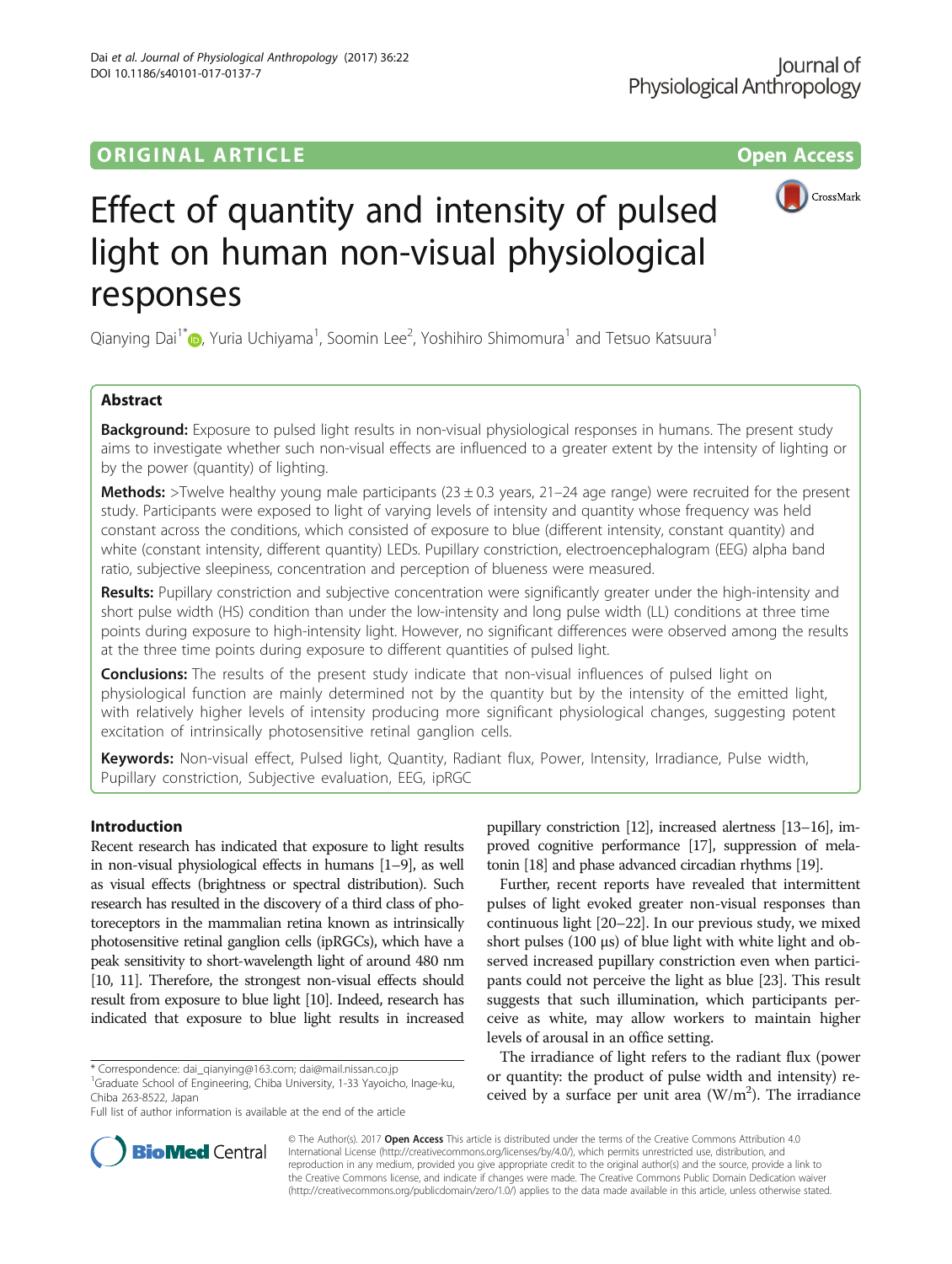of pulsed light is often termed "intensity"  $(W/m^2/s)$ , though this term actually refers to the irradiance of a surface per unit frequency  $(W/m^2/Hz$  or  $W/m^2/s$ ) or wavelength  $(W/m^2/nm)$  in radiometry, leading to confusion with quantity or intensity of light [\(https://en.wikipe](https://en.wikipedia.org/wiki/Irradiance)[dia.org/wiki/Irradiance\)](https://en.wikipedia.org/wiki/Irradiance). The aim of the present study was to investigate the non-visual effects of irradiance of pulsed light, in different levels of intensity and quantity via assessment of human pupillary constriction, electroencephalogram (EEG) alpha band ratio and subjective experiences of sleepiness in order to determine whether the intensity or quantity of light is the main factor influence non-visual physiological responses in humans under pulsed light conditions. The results of this analysis may further enhance our understanding of the non-visual effects of pulsed lighting and clarify the mechanisms underlying the differential responses for varying combinations of intensity and quantity of pulsed light.

We chose to analyse pupillary constriction for two reasons. First, measurements of pupillary constriction can be obtained relatively quickly, facilitating the testing of many stimulus combinations. Second, the amplitude and time course of pupillary constriction parallel to those of ipRGC photoresponses [\[24\]](#page-7-0), suggesting that this behaviour can serve as a readout of ipRGC activity. That is, a stimulus inducing robust pupillary constriction may be inferred to strongly excite ipRGCs. We further evaluated the EEG alpha band, concentration and sleepiness in order to assess the non-visual effects of light on alertness [[13](#page-7-0)–[16](#page-7-0)] and cognitive performance [[17](#page-7-0)], which have been reported to be associated with the activity of ipRGCs. Perceived blueness was also measured in order to distinguish whether the observed responses were related to the visual or non-visual effects of light.

#### Methods

Twelve healthy males  $(23 \pm 0.3$  years,  $21-24$  age range) provided informed consent to participate in the present study. All participants were classified as having normal colour perception after completing the Farnsworth-Munsell 100 Hue Test [\[25\]](#page-7-0). Participants were instructed to avoid caffeinated beverages, alcohol and pain medication and to obtain seven consecutive hours of sleep one day prior to participation in the experiment. The present study was approved by the Bioethics Committee of the Graduate School of Engineering at Chiba University (No. 24–17).

Air temperature and relative humidity in the experiment room were controlled at 23 °C and 50%, respectively. An integrating sphere with light-emitting diodes (LEDs) was used as the lighting device. Participants sat on a chair with their heads facing a diffusion panel, which was located in front of the integrating sphere, as depicted in Fig. 1.

An incandescent bulb (irradiance  $14.48 \mu W/cm^2$ ; colour temperature 2524 K) was used as the base light, while the blue and white LEDs (irradiance  $14.75 \mu W/cm^2$ ; colour

temperature 2878 K) of the stimulus light source were arrayed in the integrating sphere. The spectral distribution curves for the blue LEDs, white LEDs, and incandescent bulb were using a spectroradiometer (HSR-8100, Maki Manufacturing Co., Ltd., California, USA). The spectral distribution curves are depicted in Fig. 2. The peak wavelength of the pulsed blue light emitted by LEDs was 467 nm.

In the present study, in order to distinguish the effects of the intensity and quantity of pulsed light, we compared responses across three pulsed lighting conditions consisting of blue light (different intensity, constant quantity) and white light (constant intensity, different quantity) of equal frequencies (1 ms, 1000 Hz). The irradiance of all three conditions was measured at the participant's eye level, as depicted in Fig. [3.](#page-2-0) Three blue pulsed lighting conditions with constant quantity (products of both intensity and pulse width) were implemented as follows: high intensity



![](_page_1_Figure_10.jpeg)

![](_page_1_Figure_11.jpeg)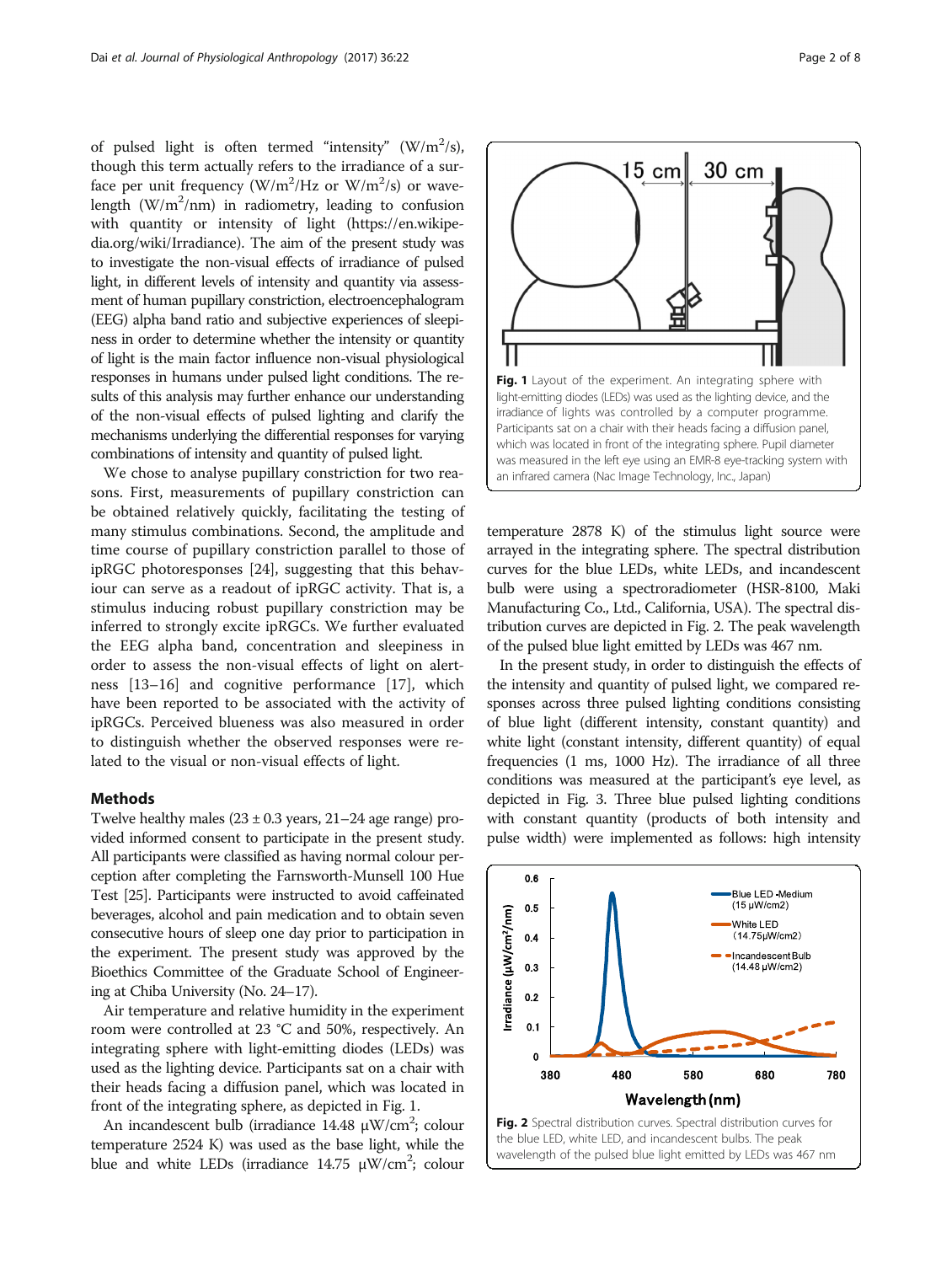<span id="page-2-0"></span>![](_page_2_Figure_2.jpeg)

(30  $\mu$ W/cm<sup>2</sup>) and short pulse width (50  $\mu$ s) (HS condition); medium intensity (15  $\mu$ W/cm<sup>2</sup>) and medium pulse width (100 μs) (MM condition); low intensity (7.5  $\mu$ W/cm<sup>2</sup>) and long pulse width (200 μs) (LL condition). White pulsed light conditions of equal intensity (14.75  $\mu$ W/cm<sup>2</sup>) were implemented as follows: long pulse width (950 μs) (HS condition); medium pulse width (900 μs) (MM condition); short pulse width (800 μs) (LL condition).

The intensity of blue light was highest in the HS condition, followed by the MM condition and reaching its lowest value in the LL condition. The quantity of white light was the highest in the condition HS, followed by the MM condition and reaching its lowest value in the LL condition. Longer durations of exposure to pulsed light were associated with larger differences in quantity among the three light

conditions, such that the quantity was highest after 8 min than after 4 min, which was higher than that after 5 s. All light conditions resulted in light of equivalent frequency (1 ms, 1000 Hz). The pulsed blue and white lights of the stimulus light source were turned on and off in a constant, alternating fashion, with light pulses occurring every 1 ms (1000 Hz).

The characteristics of each pulsed light condition at the participant's eye level for the three light conditions are shown in Table [1.](#page-3-0) The irradiance was calculated in the range of 380 to 780 nm. The melanopsin-stimulating irradiance and photon density at the retinal level during each light condition are also described in Table [1](#page-3-0). Melanopsinstimulating irradiance and photon density were estimated [[26](#page-7-0)] based on the spectral absorption of the crystalline lens [[27](#page-7-0)] and a template [[28\]](#page-7-0) indicating the spectral absorption characteristics of the photopigment with a peak wavelength of 484 nm [[10](#page-7-0)].

# Study protocol

The experimental protocol is summarised in Fig. [4.](#page-4-0) Participants were instructed to sit quietly at rest and maintain the same posture in order to ensure similar exposure during each lighting condition. Participants rested for 11 min under the base lighting condition (15  $\mu$ W/cm<sup>2</sup>; 2524 K) prior to exposure to stimulus lighting conditions. In addition to measuring pupillary constriction and EEG alpha band ratio (8–13 Hz), we assessed subjective sleepiness and concentration using the Visual Analogue Scale (VAS). Further assessment of subjective sleepiness was conducted using the Kwansei Gakuin Sleepiness Scale (KSS). The KSS estimates wakefulness according to the presence of sleep symptoms and is often used in conjunction with the VAS assessment of sleepiness and other physiological indices for more effective overall evaluation of sleepiness [\[29, 30](#page-7-0)]. Participants were also asked to report subjective blueness for each light condition. Changes from before and during exposure to stimulus lighting conditions were also recorded. Each stimulus lighting condition lasted 12 min. In order to ensure sufficient recovery of pupil diameter, an interval of approximately 5 min was included between successive stimulus lighting conditions. The three stimulus lighting conditions were performed at approximately the same time on two different days. The order of the three lighting conditions was counterbalanced among the participants.

Pupil diameter of the left eye was measured using an eye-tracking system (EMR-8; NAC Image Technology Inc., Japan), and the extent of pupillary constriction was calculated as follows (Formula 1):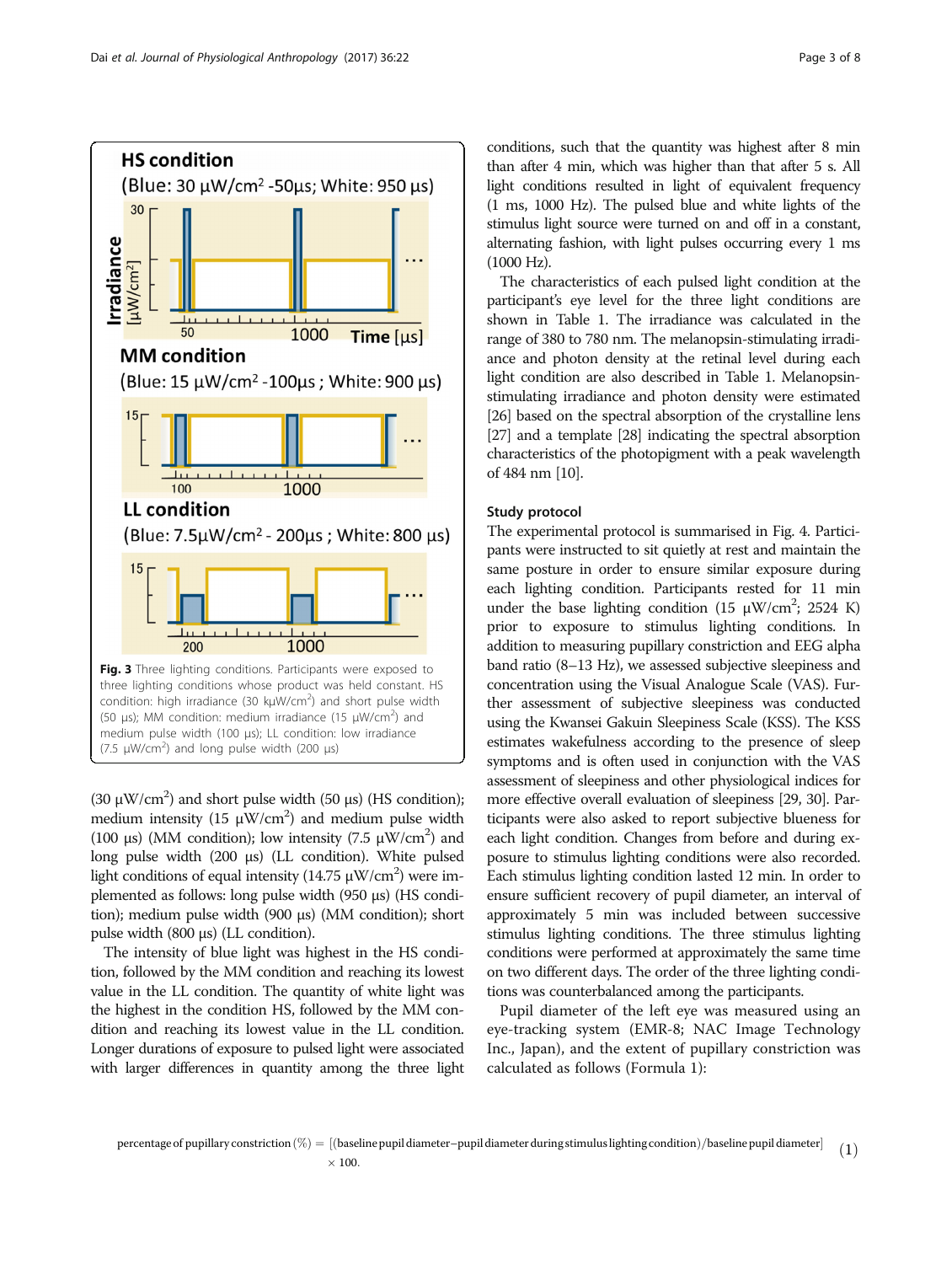| Condition                                                                                                                    | HS condition                           |                          | MM condition                              |                          | LL condition                         |                          | Incandescent                 |
|------------------------------------------------------------------------------------------------------------------------------|----------------------------------------|--------------------------|-------------------------------------------|--------------------------|--------------------------------------|--------------------------|------------------------------|
| Light-emitting diode                                                                                                         | Blue light                             | White light              | Blue light                                | White light              | Blue light                           | White light              |                              |
| Condition                                                                                                                    | High intensity<br>Short pulse<br>width | Long pulse<br>width      | Medium intensity<br>Medium pulse<br>width | Medium pulse<br>width    | Low intensity<br>Long pulse<br>width | Short pulse<br>width     | Incandescent                 |
| Irradiance (µW/cm2)                                                                                                          | 30 $\mu$ W/cm <sup>2</sup>             | 14.75 µW/cm <sup>2</sup> | 15 $\mu$ W/cm <sup>2</sup>                | 14.75 µW/cm <sup>2</sup> | 7.5 $\mu$ W/cm <sup>2</sup>          | 14.75 µW/cm <sup>2</sup> | 14.48 µW/<br>cm <sup>2</sup> |
| Pulse width (us)                                                                                                             | $50 \mu s$                             | 950 µs                   | $100 \mu s$                               | 900 µs                   | $200 \mu s$                          | 800 µs                   | $1000 \mu s$                 |
| Peak wavelength (nm)                                                                                                         | 467 nm                                 |                          | 467 nm                                    |                          | 467 nm                               |                          |                              |
| Photopic illuminance (lx)                                                                                                    | 24.00                                  | 44.00                    | 12.23                                     | 44.00                    | 6.00                                 | 44.00                    | 16.00                        |
| Scotopic illuminance (lx)                                                                                                    | 351.00                                 | 53.00                    | 176.00                                    | 53.00                    | 88.00                                | 53.00                    | 20.00                        |
| Photon density<br>$(1012 \text{ photons/cm}^2/\text{s})$                                                                     | 72.12                                  | 44.35                    | 36.06                                     | 44.35                    | 18.03                                | 44.35                    | 49.72                        |
| Photon density<br>(log photons/cm <sup>2</sup> /s)                                                                           | 13.86                                  | 13.65                    | 13.56                                     | 13.65                    | 13.26                                | 13.65                    | 13.70                        |
| Melanopsin-stimulating<br>intensity ( $\mu$ W/cm <sup>2</sup> )                                                              | 24.65                                  | 2.41                     | 12.32                                     | 2.41                     | 6.16                                 | 2.41                     | 0.97                         |
| At retinal level products of<br>melanopsin-stimulating<br>irradiance and pulse width<br>per 1 ms ( $\mu$ W/cm <sup>2</sup> ) | 1.23                                   | 2.29                     | 1.23                                      | 2.17                     | 1.23                                 | 1.93                     | 0.97                         |
| Summation of products of<br>blue and white pulsed light<br>per 1 ms ( $\mu$ W/cm <sup>2</sup> )                              |                                        | 3.52                     |                                           | 3.40                     |                                      | 3.16                     |                              |

<span id="page-3-0"></span>Table 1 Characteristics of each light condition

Baseline pupil diameter was recorded as the mean value obtained 20 s prior to pulsed light exposure. Pupil diameters for the stimulus lighting conditions were recorded as the mean value obtained over 20 s following an initial exposure period of 5 s and then again after 4 and 8 min.

Based on the international 10–20 system for electroencephalography, three EEG electrode locations were selected for evaluation of the non-visual effects of light on alertness: Fz (frontal region), Cz (central region) and Pz (occipital region). EEG activity was recorded at the Fz, Cz and Pz electrode sites using the linked earlobe electrodes as a reference. EEG signals were amplified using a multichannel bioamplifier (MP150 system, BIOPAC Systems, California, USA) with a time constant of 0.3 s using a low-pass filter of 35 Hz and a high-pass filter of 0.05 Hz. Alpha band signals were defined as those falling within the 8–13 Hz frequency band. Changes in alpha band signals under stimulus lighting conditions were calculated relative to those obtained under base lighting conditions.

The VAS assessments for subjective evaluation of concentration, sleepiness and perception of blueness, as well as the KSS, were conducted both prior to and following the experiment, as indicated in Fig. [4](#page-4-0). Participants were asked to report their "perceived level of blueness" after the 8-min point during the initial exposure period along a VAS with "Does not seem blue" and "Seems very blue" at opposite ends of a 10-cm line. Participants pointed out the level of perceived blueness along the line, and the subjective results were digitised after the experiment. Changes in these parameters were also calculated relative to values obtained under base lighting conditions.

One-way repeated-measures analysis of variance (ANOVA) (SPSS version 11, IBM Analytics, Illinois, United States) was used to examine the effect of lighting condition on pupillary constriction and EEG activity, as well as subjective parameters. A significance level of 0.05 was used in all comparisons.

# Results

Table [2](#page-4-0) shows the results for pupillary constriction and other subjective indices obtained during the three light conditions. Significantly greater changes were observed in pupillary constriction under both the HS (Blue 30 μW/cm<sup>2</sup>; 50 μs) and MM (Blue 15 μW/cm<sup>2</sup>; 100 μs) conditions at the 5-s and 4- and 8-min points following initiation of the stimulus lighting condition than under the LL condition (Blue 7.5 μW/cm<sup>2</sup>; 200 μs) ( $p < 0.05$ ) (Fig. [5\)](#page-5-0). No significant differences were observed in pupillary constriction among the three time points under each lighting condition.

Changes in subjective concentration scores were significantly larger under the HS (Blue 30 μW/cm<sup>2</sup>; 50 μs) condition than under the LL (Blue 7.5 μW/cm<sup>2</sup>; 200 μs) condition ( $p < 0.05$ ) (Fig. [6\)](#page-5-0). No significant differences in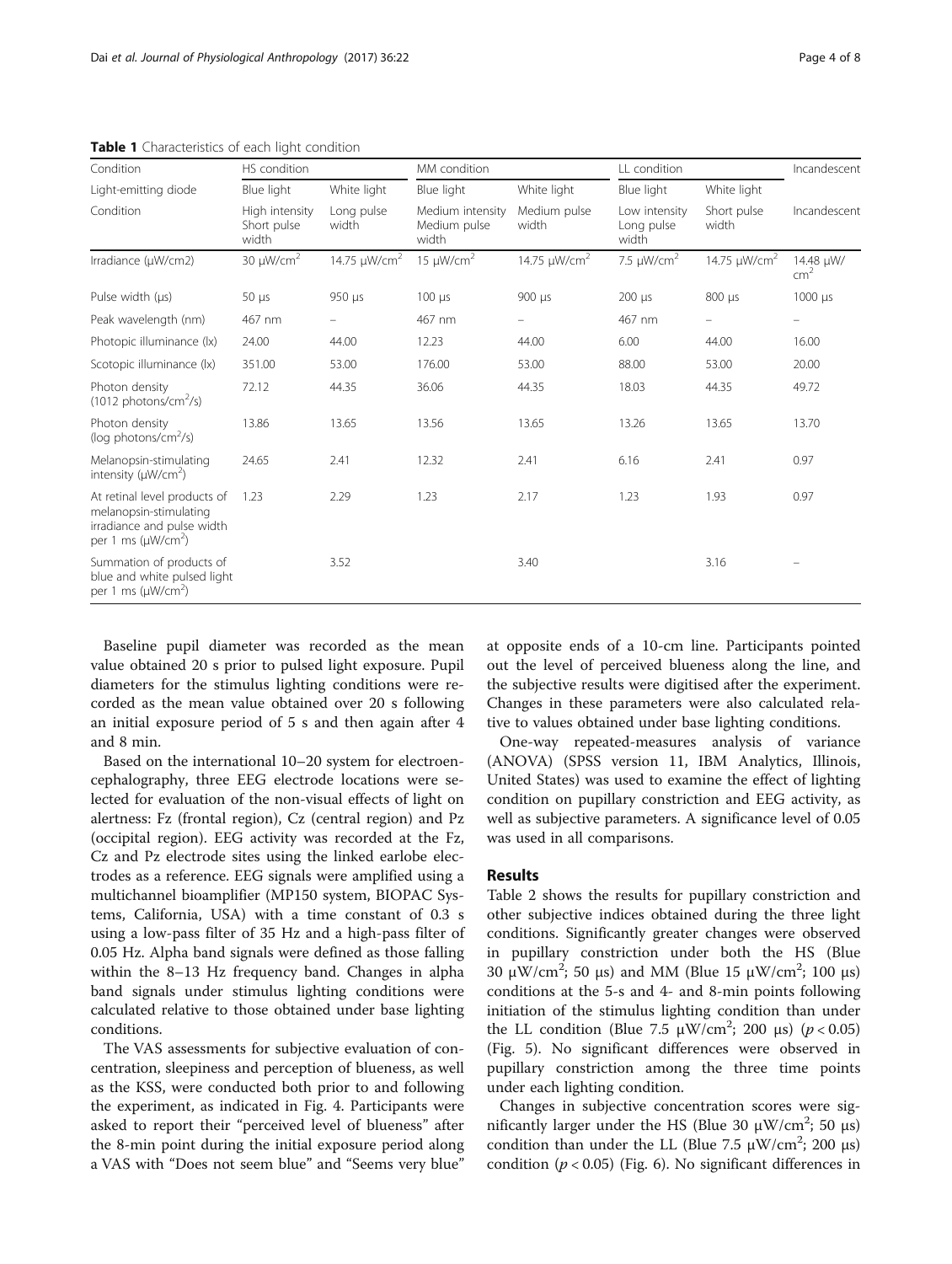<span id="page-4-0"></span>![](_page_4_Figure_1.jpeg)

perception of blueness were observed among the three pulsed lighting conditions (Fig. [7\)](#page-5-0). Further, no significant effects of light condition were observed with respect to KSS score, subjective sleepiness.

Table [3](#page-6-0) shows the EEG alpha band ratio results obtained during the three light conditions at each time point. No significant differences in EEG alpha band ratio were observed in the three selected regions of the brain at any time point.

# Discussion

The present study aimed to investigate whether nonvisual effects of pulsed light are influenced to a greater extent by the intensity of lighting or by the quantity of lighting. Since this aim could not be attained using the results of a two-factor ANOVA that utilises intensity and quantity as independent factors, we examined the effects of different levels of intensity and quantity during three lighting conditions using a one-way repeated-

measures ANOVA, with the frequency of pulsed light held constant at 1000 Hz.

In the present study, we observed significantly different effects of varying light conditions on pupillary constriction and subjective concentration even when the quantity of pulsed blue light remained constant across conditions. However, no significant difference was observed in the subjective perception of blueness under the three pulsed stimulus lighting conditions, suggesting that differential non-visual effects of light exposure may occur even when participants perceive no differences in the colour of blue light emitted.

We also observed that, although the three pulsed blue light conditions maintained an equal product of irradiance and pulse width at all three time points, greater pupillary constriction was observed under the high- and medium-intensity conditions than under the lowintensity condition. Previous studies have suggested that the pupillary response to light is controlled by rods in

**Table 2** Pupillary constriction and subjective indices during the three light conditions

| Condition              |      | HS condition | MM condition | LL condition |
|------------------------|------|--------------|--------------|--------------|
| Pupillary constriction |      |              |              |              |
| After exposure 5 s     | Mean | $40.45*$     | $41.37*$     | 32.10        |
|                        | SD   | 5.31         | 7.14         | 6.80         |
| After exposure 4 min   | Mean | 42.87*       | $41.69*$     | 34.13        |
|                        | SD   | 6.66         | 7.51         | 7.06         |
| After exposure 8 min   | Mean | $42.61*$     | 42.70*       | 34.62        |
|                        | SD.  | 4.68         | 9.03         | 10.78        |
| Blueness (VAS)         | Mean | 57.74        | 54.41        | 51.29        |
|                        | SD   | 18.05        | 23.27        | 19.33        |
| Concentration (VAS)    | Mean | $27.30*$     | 3.76         | 1.72         |
|                        | SD   | 20.99        | 18.85        | 17.31        |
| <b>KSS</b>             | Mean | $-0.02$      | 0.10         | $-0.03$      |
|                        | SD   | 0.15         | 0.27         | 0.14         |
| Sleepiness (VAS)       | Mean | $-0.05$      | 0.08         | 0.34         |
|                        | SD   | 0.31         | 0.50         | 0.51         |

SD standard deviation

 $*p$  < 0.05 compared with LL condition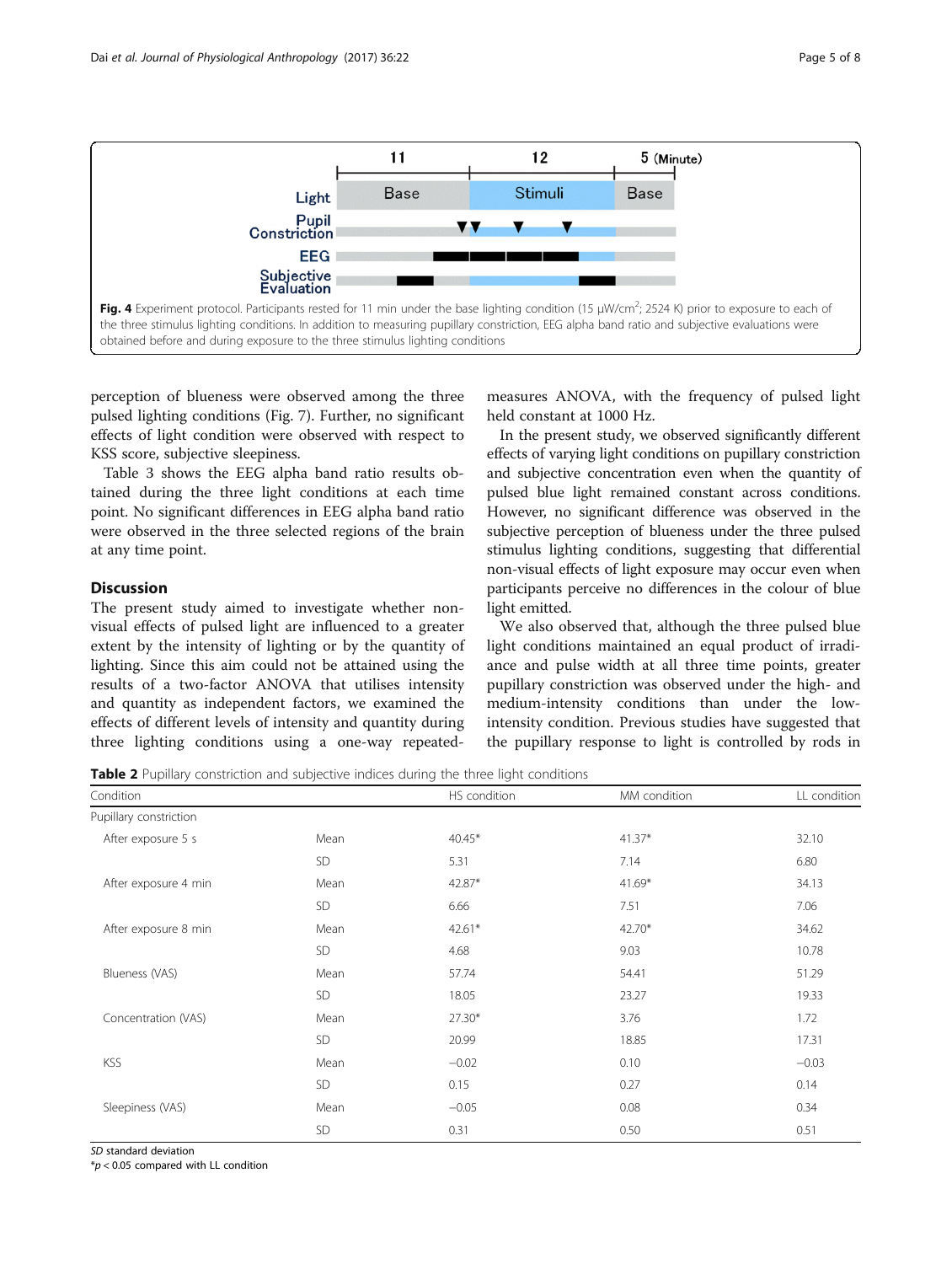<span id="page-5-0"></span>![](_page_5_Figure_2.jpeg)

conditions of low irradiance but by ipRGCs under conditions of high irradiance [[12, 31\]](#page-7-0). For example, Panda et al. [\[31](#page-7-0)] reported that ipRGCs contribute to the pupillary response in mice at an irradiance level greater than approximately 13 log photons/cm<sup>2</sup>/s when animals are exposure to 470-nm light at eye level. Takahashi et al. [[12](#page-7-0)] also estimated that the irradiance level at which the role of rods in pupillary constriction is replaced by ipRGCs is approximately  $10.4 \times 10^{12}$  photons/cm<sup>2</sup>/s when participants are exposed to eye-level 457-nm light. They further reported that the threshold retinal irradiance for depolarization of ipRGCs in rats is approximately 12.7 log photons/cm<sup>2</sup>/s of 500-nm light at eye level [[12](#page-7-0)]. In the present study, only melanopsin-stimulating irradiance and photon density of blue pulsed light were equivalent in the HS condition  $(72.1 \times 10^{12} \text{ or } 13.9 \text{ log photons/cm}^2/\text{s})$ , MM condition  $(36.1 \times 10^{12} \text{ or } 13.6 \text{ log photons/cm}^2/\text{s})$ , and LL condition  $(18.0 \times 10^{12} \text{ or } 13.3 \text{ log photons/cm}^2/\text{s}).$ Levels of 467 nm of pulsed blue light were high enough to result in increased pupillary constriction associated with ipRGCs rather than rods, which controls the pupillary response under conditions of low irradiance.

Perhaps most interesting is the finding that, although the difference in exposure quantity was largest at the 8 min point during the HS condition than that in the MM and LL conditions at 4-min and 5-s points, no significant differences in pupillary constriction were observed among the three time points. We therefore propose that the nonvisual effects of light on pupillary constriction, which occur via stimulation of ipRGCs, are determined by exposure to relatively higher intensities of lighting, but not determined by exposure to relatively larger quantities of pulsed light. Do et al. reported that the density of ipRGCs in the retina is extremely low compared to that of cones and rods, resulting in a very low photon catch. However, another study has indicated that the higher and prolonged responses of ipRGCs to single photon may be responsible for these results [[32\]](#page-7-0), consistent with our findings.

Prolonged exposure to intense light may lead to damage of the retinal photoreceptors [[33](#page-7-0)]. According to results of the present study, reducing the pulsed width of intermittent lighting may make phototherapy safer. Continued research in this field may help to generate new methods for both therapeutic and functional lighting.

![](_page_5_Figure_6.jpeg)

![](_page_5_Figure_7.jpeg)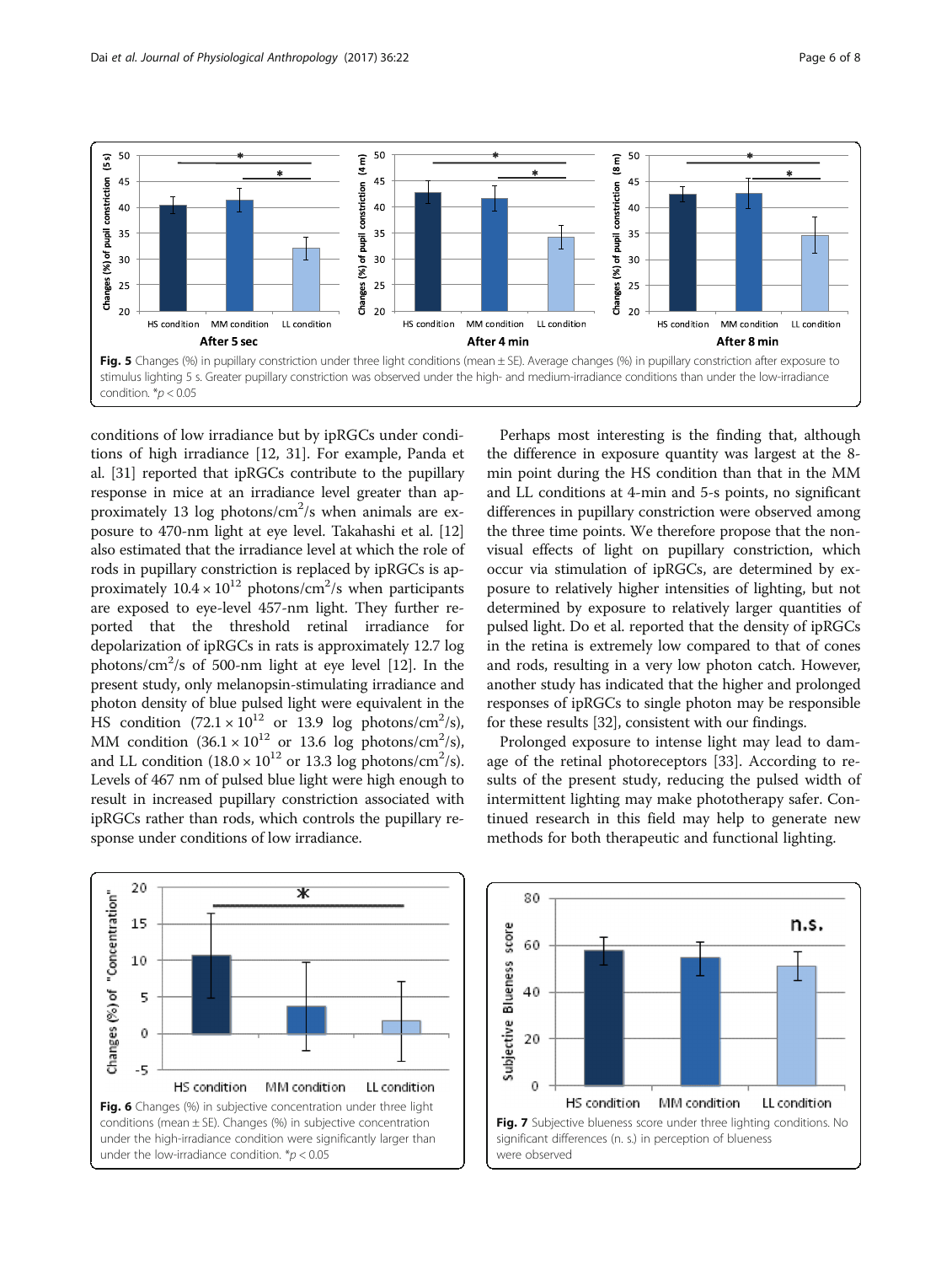<span id="page-6-0"></span>Table 3 EEG alpha band ratio during the three light conditions

| Condition            |            | HS condition | MM condition | LL condition |
|----------------------|------------|--------------|--------------|--------------|
| Cz                   |            |              |              |              |
| After exposure 5 s   | Mean       | $-0.08$      | $-0.08$      | $-0.08$      |
|                      | ${\sf SD}$ | 0.06         | 0.07         | 0.06         |
| After exposure 4 min | Mean       | $-0.09$      | $-0.10$      | $-0.09$      |
|                      | SD         | 0.08         | 0.08         | 0.09         |
| After exposure 8 min | Mean       | $-0.09$      | $-0.10$      | $-0.09$      |
|                      | SD         | 0.10         | 0.08         | 0.08         |
| Fz                   |            |              |              |              |
| After exposure 5 s   | Mean       | $-0.09$      | $-0.09$      | $-0.10$      |
|                      | SD         | 0.07         | 0.07         | 0.07         |
| After exposure 4 min | Mean       | $-0.09$      | $-0.10$      | $-0.11$      |
|                      | SD         | 0.08         | 0.09         | 0.09         |
| After exposure 8 min | Mean       | $-0.11$      | $-0.11$      | $-0.10$      |
|                      | SD         | 0.10         | 0.09         | 0.08         |
| PZ                   |            |              |              |              |
| After exposure 5 s   | Mean       | $-0.06$      | $-0.06$      | $-0.05$      |
|                      | SD         | 0.04         | 0.05         | 0.05         |
| After exposure 4 min | Mean       | $-0.08$      | $-0.07$      | $-0.06$      |
|                      | ${\sf SD}$ | 0.07         | 0.06         | 0.08         |
| After exposure 8 min | Mean       | $-0.08$      | $-0.08$      | $-0.07$      |
|                      | SD         | 0.09         | 0.08         | 0.07         |

*SD* standard deviation<br>\*n < 0.05 compared w

 $*p < 0.05$  compared with LL condition

# Conclusion

In the present study, participants were exposed to three pulsed light conditions in which the frequency remained equal for varying levels of intensity and quantity of pulsed light. Significant differences were observed in non-visual effects (e.g., pupillary constriction and subjective concentration) even though participants reported no differences in their perception of the light's blueness, suggesting that the mechanisms underlying the visual and non-visual physiological responses to light are different.

Furthermore, exposure to pulsed light of higher intensity and shorter pulsed width resulted in significant increases in pupillary constriction after 5 s even when the quantity (product of irradiance and pulse width) of blue pulsed light was held constant. However, exposure to pulsed light with larger differences in quantity after 8 min resulted in no significant increase in pupillary constriction relative to that at the 5-second and 4-min points when the intensity of light was constant.

The results of present study indicate that, relatively higher intensity and shorter pulsed-widths of blue light (HS condition, after 5 s) produced a more significant influence on ipRGCs and physiological

functions even when the quantity of blue pulsed light are held constant. Relatively larger differences in the quantity of white pulsed light associated with longer exposure time (HS condition, after 8 min) produced no significantly different influence on ipRGCs and physiological functions when compared with HS conditions at the 5-s and 4-min points. These results suggest that the intensity of pulsed light, rather than the quantity, is the main factor influencing ipRGCs and physiological functions.

With regard to more practical applications, our results indicate that it is possible for light to exert two effects at the same time. That is, the increased intensity of blue light may produce more significant physiological changes and non-visual influences on ipRGCs, while reduced quantity of pulsed light may make phototherapy safer and more energy efficient.

# Additional files

[Additional file 1:](dx.doi.org/10.1186/s40101-017-0137-7) Lighting spectral distribution data. Spectral distribution data for the blue LED, white LED, and incandescent bulbs. (XLSX 47 kb)

[Additional file 2:](dx.doi.org/10.1186/s40101-017-0137-7) Results data. Significant results for pupillary constriction, subjective blueness, and concentration date under the three lighting conditions. (XLSX 54 kb)